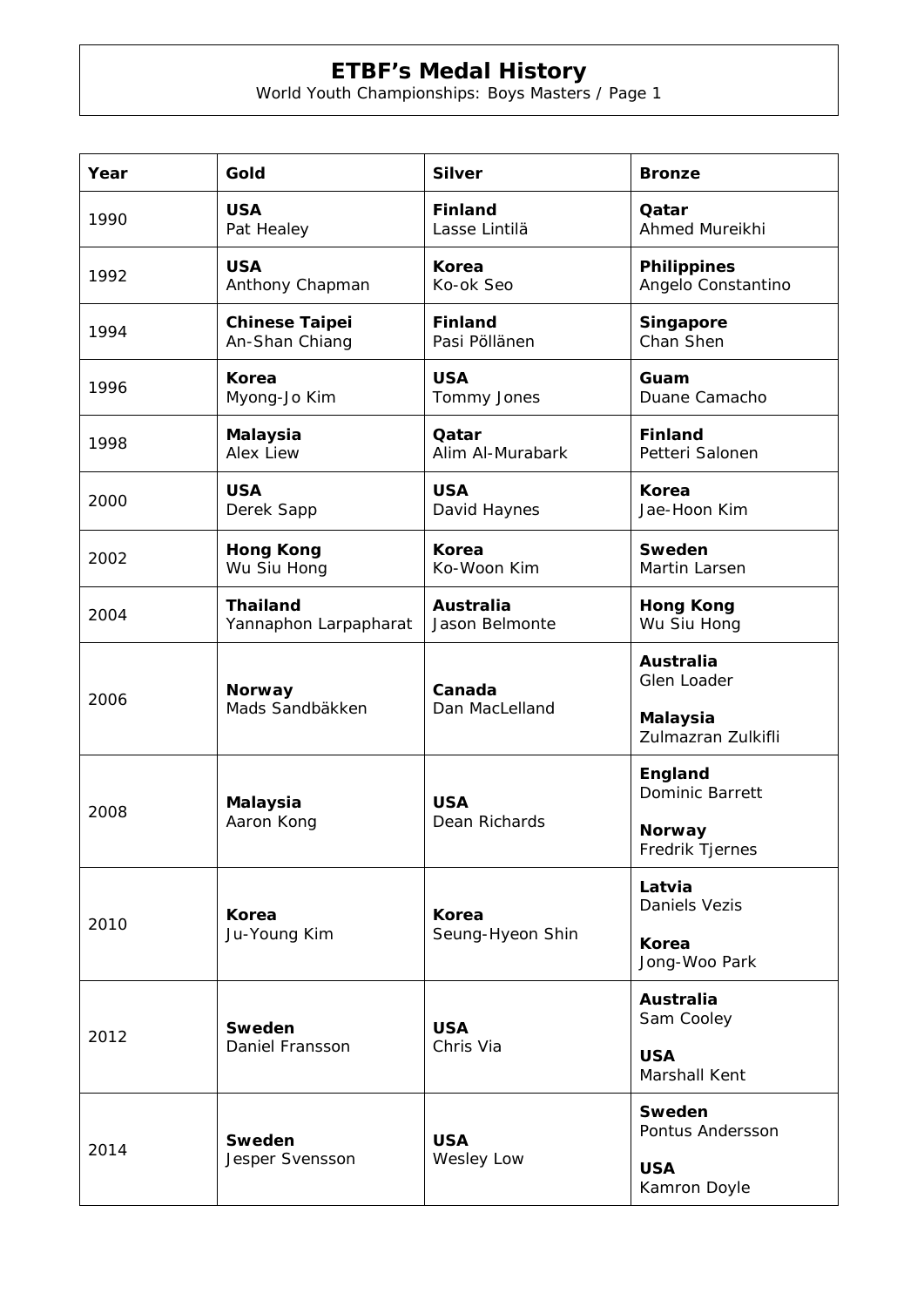## **ETBF's Medal History**

World Youth Championships: Boys Masters / Page 2

| Year | Gold                                | <b>Silver</b>                             | <b>Bronze</b>                                          |
|------|-------------------------------------|-------------------------------------------|--------------------------------------------------------|
| 2016 | <b>USA</b><br>Anthony Simonsen      | Sweden<br>Pontus Andersson                | <b>USA</b><br>Wesley Low<br>Malaysia<br>Tun Hakim Azam |
| 2018 | <b>USA</b><br><b>Cortez Schenck</b> | <b>Malaysia</b><br>Shahrukh Amin Zulkifli | Korea<br>Jaehyeon Han<br>Japan<br>Hideaki Hata         |